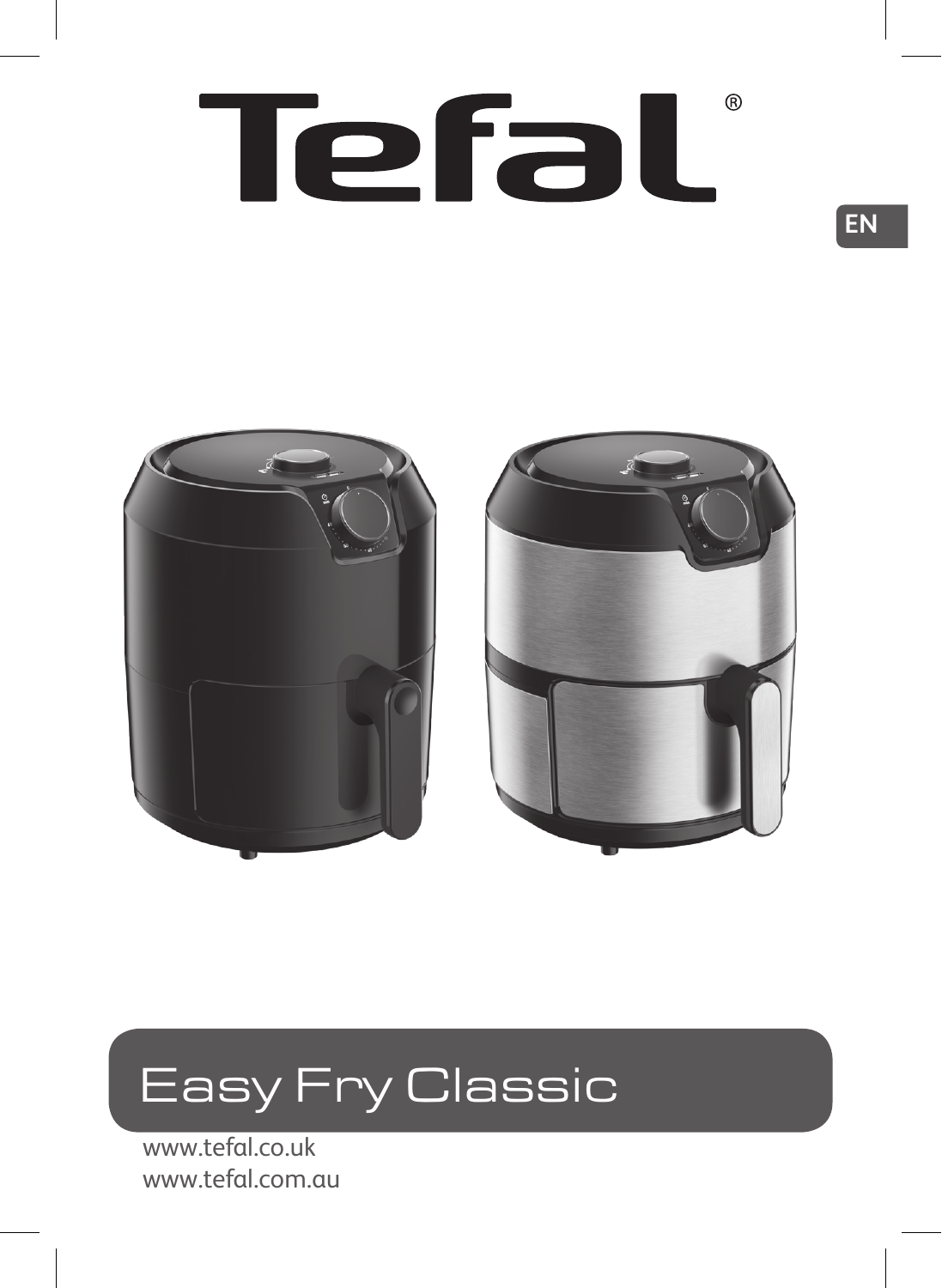# **SAFETY INSTRUCTION**

- This appliance is intented for domestic use only. It is not intended to be used in the following applications, and the guarantee will not apply for:
- staff kitchen areas in shops, offices and other working environments;
- farm houses;
- by clients in hotels, motels and other residential type environments;
- bed and breakfast type environments.
- This appliance is not intended to be operated by means of an external timer or a separate remote control system.
- If the power supply cord is damaged, it must be replaced by the manufacturer, its service agent or similarly qualified persons in order to avoid a hazard.
- This appliance is not intended for use by persons (including children) with reduced physical, sensory or mental capabilities, or lack of experience and knowledge, unless they have been given supervision or instruction concerning use of the appliance by a person responsible for their safety.
- Children should be supervised to ensure that they do not play with the appliance.
- This appliance can be used by children aged from 8 years and above and persons with reduced physical, sensory or mental capabilities or lack of experience and knowledge if they have been given supervision or instruction concerning use of the appliance in a safe way and understand the hazards involved. Children shall not play with the appliance. Cleaning and user maintenance shall not be made by children unless they are older than 8 and supervised. Keep the appliance and its cord out of reach of children less than 8 years.
- $\sqrt{\mathbb{A}}$  The temperature of accessible surfaces may be high when the appliance is operating. Do not touch the hot surfaces of the appliance.
- Clean removable parts with a non abrasive sponge and washing up liquid or in a dishwasher (depending on model).
- Clean the inside and the outside of the appliance with a damp sponge or cloth. Please refer to the «Cleaning» section of the instructions for use.
- The appliance can be used up to an altitude of 2000 m.

## **Do**

- Read and follow the instructions for use. Keep them safe.
- Remove all packaging materials and any promotional labels or stickers from your appliance before use. Be sure to also remove any materials from underneath the removable bowl (depending on model).
- Check that the voltage of your mains network corresponds to the voltage given on the rating plate on the appliance (alternative current).
- Given the diverse standards in effect, if the appliance is used in a country

**EN**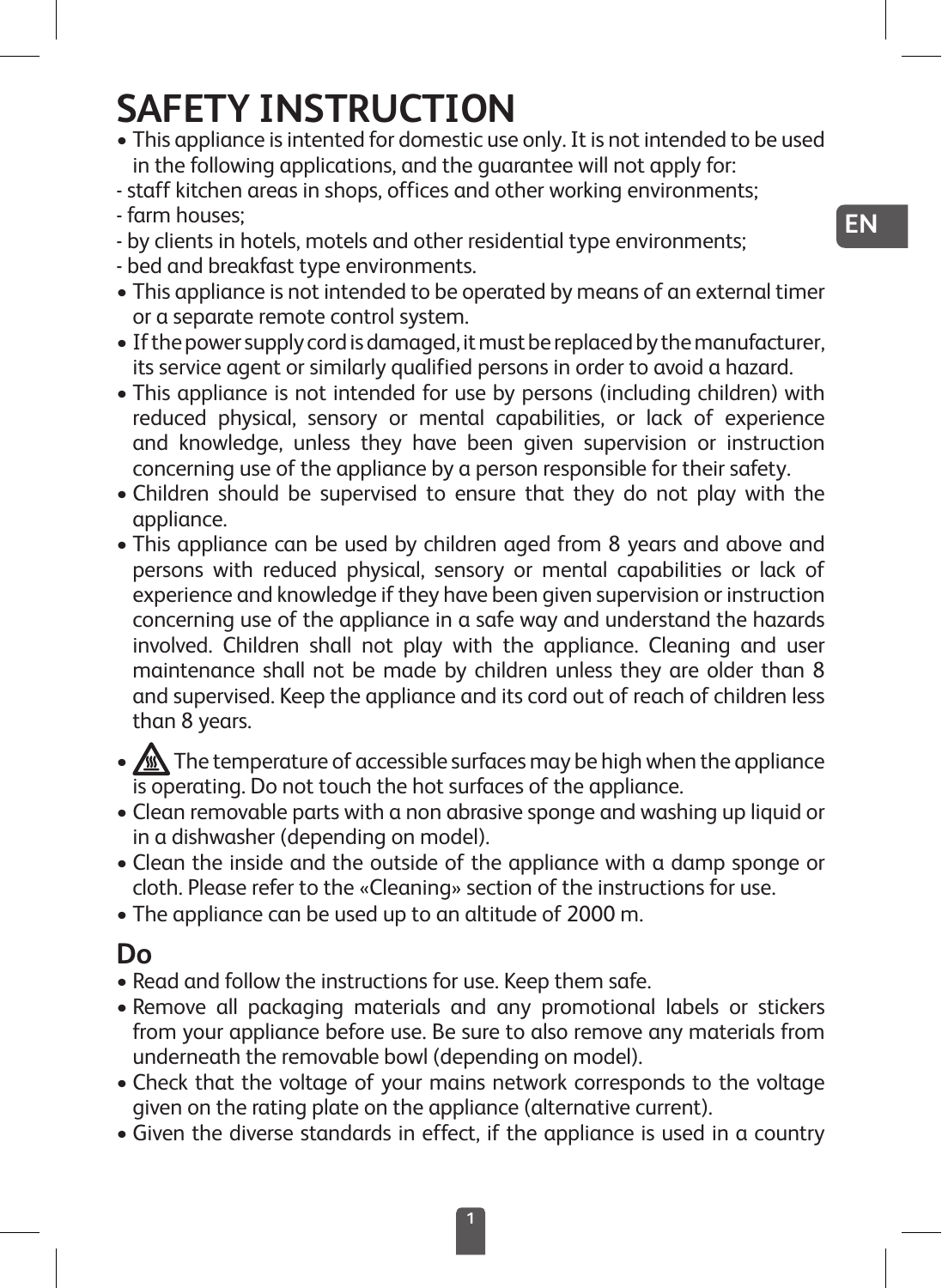other than that in which it is purchased, have it checked by an approved Service Centre.

- Use the appliance on a flat, stable, heat-resistant work surface away from water splashes.
- Place the appliance at minimum 20 cm from a wall.
- Always unplug your appliance: after use, to move it, or to clean it.
- In the event of fire, unplug the appliance and smother the flames using a damp tea towel.
- To avoid damaging your appliance, please ensure that you follow recipes in the instructions and at **www.tefal.co.uk or www.tefal.com.au** ; make sure that you use the right amount of ingredients.

## **Do not**

- Do not use the appliance if it or the power cord is damaged or if it has fallen and has visible damage or appears to be working abnormally. If this occurs, the appliance must be sent to an Approved Service Centre.
- Do not use an extension lead. If you nevertheless decide to do so, under your own responsibility, use an extension lead that is in good condition and compliant with the power of the appliance.
- Do not leave the cord hanging. The power cord must never be in close proximity to or in contact with the hot parts of your appliance, close to a source of heat or rest on sharp edges.
- Do not unplug the appliance by pulling on the power cord.
- Never move the appliance when it still contains hot food.
- Never operate your appliance when empty.
- Do not switch on the appliance near to flammable materials (blinds, curtains…). or close to an external heat source (gas stove, hot plate etc.).
- Do not store any flammable products close to or underneath the furniture unit where the appliance is located.
- Never take the appliance apart yourself
- Do not immerse the appliance in water or any other liquid.
- Do not use any powerful cleaning products (notably soda based strippers), nor brillo pads, nor scourers.
- Do not store your appliance outside. Store it in a dry and well ventilated area.
- Never leave the appliance unattended whilst in operation.

# **Advice/information**

- When using the product for the first time, it may release a non-toxic odour. This will not affect use and will disappear rapidly.
- For your safety, this appliance conforms with applicable standards and regulations (Directives on Low Voltage, Electromagnetic Compatibility, Materials in contact with food, Environment, etc.).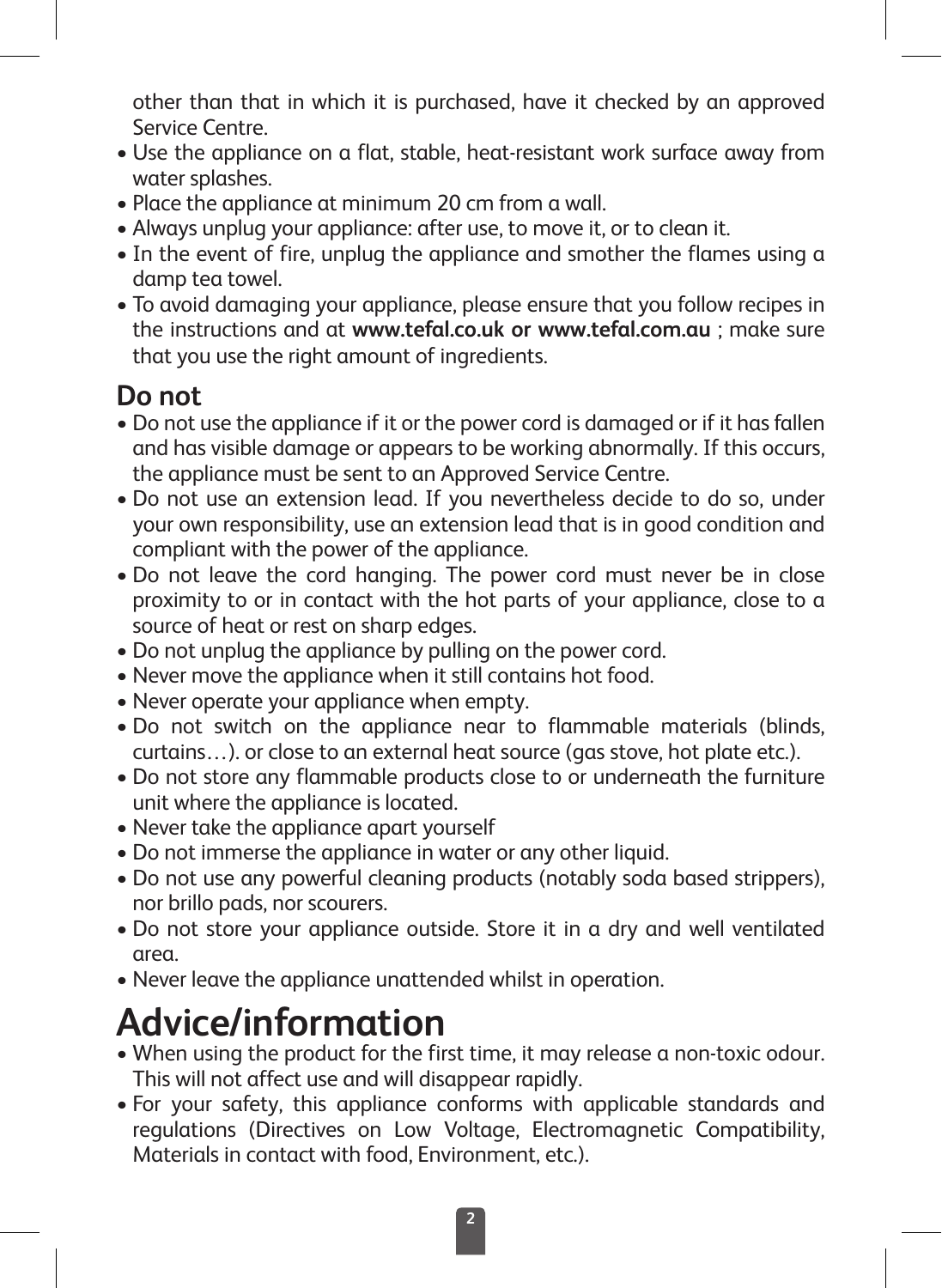- This appliance is designed for domestic use only and not outdoor. In case of professional use, inappropriate use or failure to comply with the instructions, the manufacturer accepts no responsibility and the guarantee does not apply.
- For your safety, only use the accessories and spare parts designed for your appliance

#### **Environnement**

#### **Environment protection first!**

 $i$  Your appliance contains valuable materials which can be recovered or recycled.

 $\Box$   $\Box$  Leave it at a local civic waste collection point.

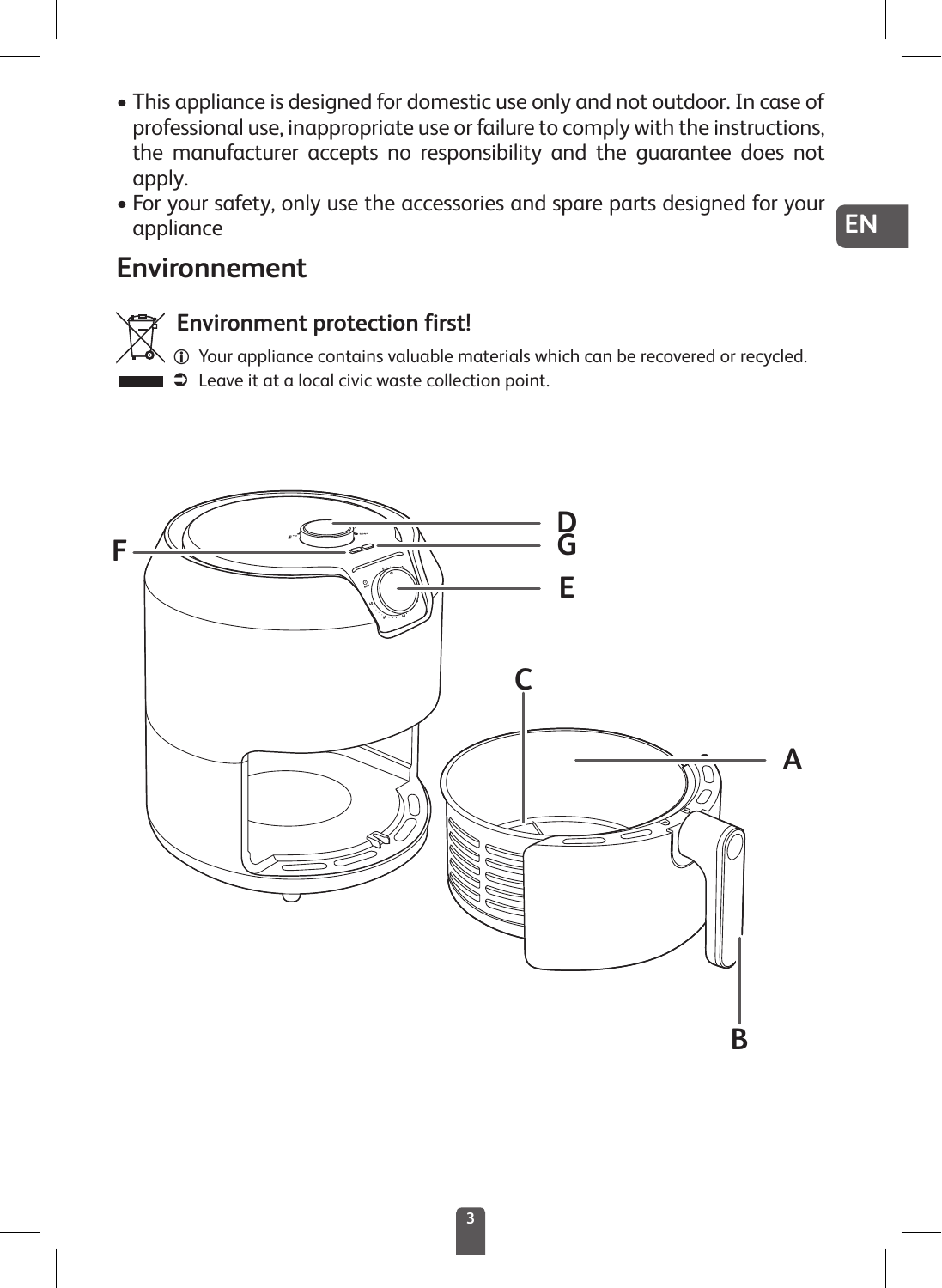# **DESCRIPTION**

- **A.** Bowl
- **B.** Bowl handle
- **C.** Removable grid
- **D.** Temperature control knob (80-200°C)

#### **BEFORE FIRST USE**

- 1. Remove all packaging material.
- 2. Remove any stickers or labels from the appliance.
- 3. Thoroughly clean the the bowl and the removable grid with hot water, some washing-up liquid and a non-abrasive sponge.

#### **Note: You can also clean these parts in the dishwasher.**

4. Wipe the inside and outside of the appliance with a damp cloth. Easy Fry works by producing hot air. Do not fill the bowl (**A**) with oil or frying fat.

#### **PREPARING FOR USE**

- 1. Place the appliance on a flat, stable, heat-resistant work surface away from water splashes.
- 2. **Do not fill the bowl with oil or any other liquid. Do not put anything on top of the appliance. This disrupts the airflow and affects the hot air frying result.**

## **USING THE APPLIANCE**

Easy Fry can cook a large range of recipes. Cooking times for the main foods are given in the section 'Cooking Guide'. Online recipes at www.tefal.co.uk help you get to know the appliance.

- 1. Connect the power supply cord to an electrical socket.
- 2. Carefully pull the bowl out of the Easy Fry.
- 3. Place the food in the bowl.

**Note: Never fill the bowl beyond the MAX level mark or exceed the maximum amount indicated in the table (see into section 'Cooking Guide'), as this could affect the quality of the end result.**

- 4. Slide the bowl back into the Easy Fry. **Caution: Do not touch the bowl during use and for some time after use, as it gets very hot. Only hold the bowl by the handle.**
- 5. Move the temperature control knob to the required temperature. See section 'Cooking Guide' to select the right temperature
- 6. Select the required cooking time (**see section 'Cooking Guide'**).
- **E.** Power on/off and timer (0-60 min) knob with auto shut-off
- **F.** Power indicator light
- **G.** Heating-up light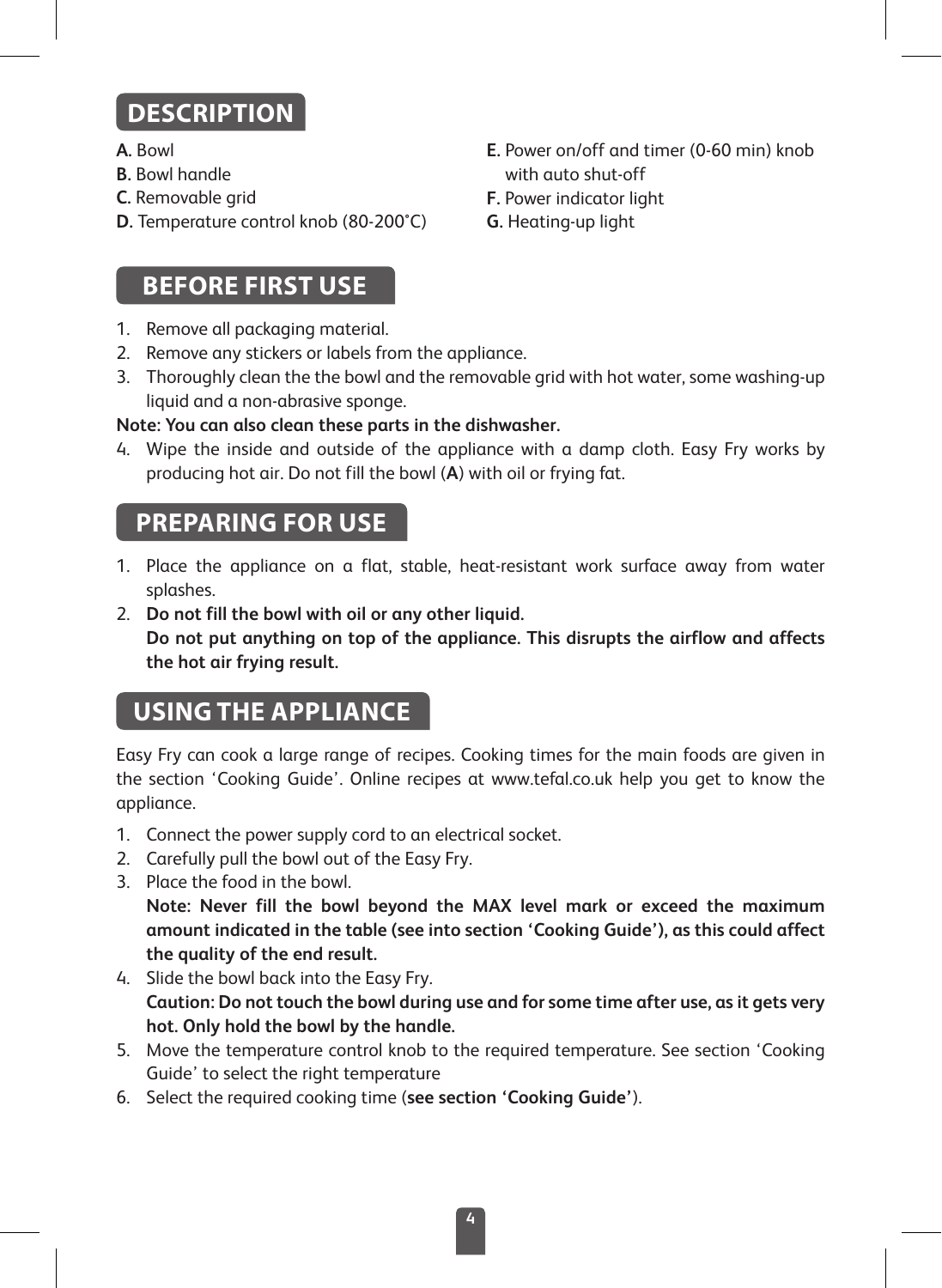7. To switch on the appliance, turn the timer knob to the required cooking time. **Add 3 minutes to the cooking time stated in the tables on pages 7 and 8 when using the appliance from cold.**

**To set a short time, turn the timer knob until 10 minutes and then go back to the desired time.**

**Note: If you want, you can also let the appliance preheat without any food inside. In this case, turn the timer knob to more than 3 minutes and wait until the heating-up light goes out (after approx. 3 minutes). Then fill the bowl and turn the timer knob to the required cooking time (see Cooking Guide for timings).**

- The timer starts counting down the set cooking time.
- The heating-up light goes on.
- During the hot air frying process, the heating-up light goes on and off from time to time. This indicates that the heating element is switched on and off to thermostatically maintain the set temperature.
- 8. Excess oil from the food is collected in the bottom of the bowl.
- 9. Some foods require shaking halfway through the cooking time (see section 'Cooking Guide'). To shake the food, pull the bowl out of the appliance by the handle and shake it. Then slide the bowl back into the Easy Fry.

Tip: You can set the timer to half of the cooking time, and when the timer sounds shake the ingredients. Then set the timer again for the remaining cooking time.

- **10. When you hear the timer sound, the cooking time set has finished. Pull the bowl out of the appliance and place it on a heat-resistant surface. Note: You can also switch off the appliance manually. To do this, turn the timer control knob to 0.**
- **11. Check if the food is ready.**

If the food is not ready yet, simply slide the bowl back into the appliance and set the timer for a few extra minutes.

12. When the food is cooked, take out the bowl. To remove food, use a pair of tongs to lift the food out of the bowl.

**Caution**: When you turn the bowl, be careful of any excess oil collected at the bottom of the bowl that may leak onto the food and the grid which may fall out.

After hot air frying, the bowl, the grid and the food are very hot. Depending on the type of food cooked in the Easy Fry, be careful as steam may escape from the bowl.

13. When a batch of food is ready, the Easy Fry is instantly ready for preparing another batch of food.

**EN**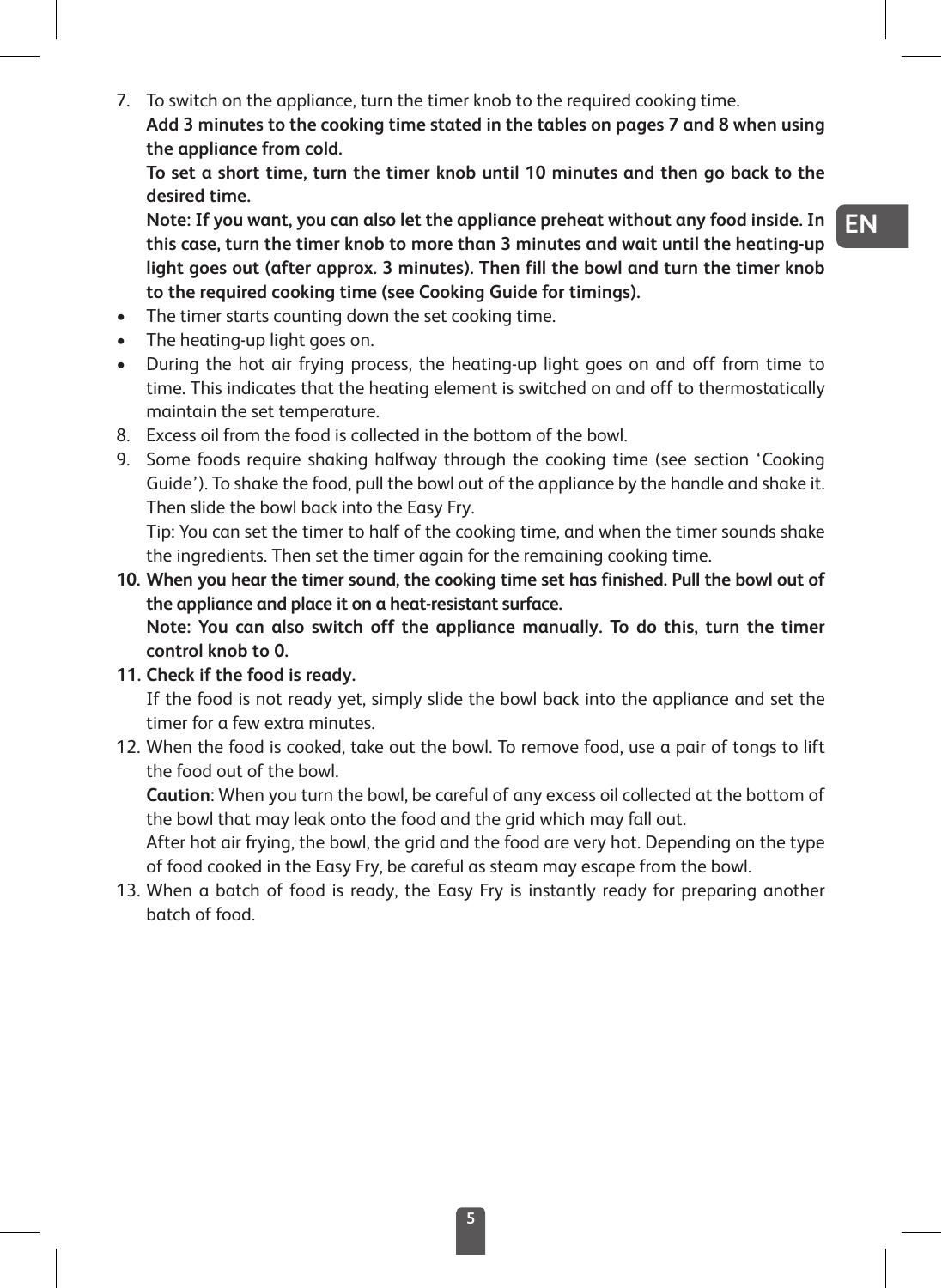#### **COOKING GUIDE**

The table below helps you to select the basic settings for the food you want to prepare. **Note: The cooking times below are only a guide and may vary according to the variety and batch of potatoes used. For other foods the size, shape and brand may affect results. Therefore, you may need to adjust the cooking time slightly.**

|                                                    | Min max<br>amount (g) | Approx<br>time (mins) | Temperature<br>$(^{\circ}C)$ | Shake* | Extra<br>informa-<br>tion           |
|----------------------------------------------------|-----------------------|-----------------------|------------------------------|--------|-------------------------------------|
| <b>Potatoes &amp; fries</b>                        |                       |                       |                              |        |                                     |
| Frozen chips (10 mm x<br>10 mm standard thickness) | 300-700               | 15-20 min             | 200°C                        | Yes    |                                     |
| Homemade French Fries<br>$(8 \times 8 \text{ mm})$ | $300 - 800**$         | 22-32 min             | 180°C                        | Yes    | Add 1/2 tbsp<br>of oil              |
| Frozen<br>potato wedges                            | $300 - 800$           | 22-27 min             | 180°C                        | Yes    |                                     |
| <b>Meat &amp; Poultry</b>                          |                       |                       |                              |        |                                     |
| Frozen steak                                       | 100-400               | 9-17 min              | $180^{\circ}$ C              |        |                                     |
| Frozen meatballs<br>Frozen meatballs               | 400                   | 8-12 min              | 180°C                        |        |                                     |
| Chicken breast fillets<br>(boneless)               | 100-500               | 12-19 min             | $180^{\circ}$ C              |        |                                     |
| Chicken (whole)                                    | 1200                  | $60$ min              | $180^{\circ}$ C              |        |                                     |
| Fish                                               |                       |                       |                              |        |                                     |
| Salmon fillet                                      | 350                   | 15-17 min             | $140^{\circ}$ C              |        |                                     |
| <b>Snacks</b>                                      |                       |                       |                              |        |                                     |
| Frozen chicken<br>nuggets                          | 100-600               | 7-12 min              | 200°C                        |        |                                     |
| Frozen chicken wings                               | 300                   | 16-20 min             | 200°C                        |        |                                     |
| Frozen cheese sticks                               | 125<br>(5 pieces)     | 8 min                 | 180°C                        |        |                                     |
| Frozen onion rings                                 | 200<br>(10 pieces)    | 8-10 min              | 200°C                        | Yes    |                                     |
| <b>Baking</b>                                      |                       |                       |                              |        |                                     |
| <b>Muffins</b>                                     | $4 \times 100$        | 18-22 min             | 180°C                        |        | Use a baking<br>tin/oven<br>dish*** |

\* Shake halfway through cooking.

\*\* Weight of unpeeled potatoes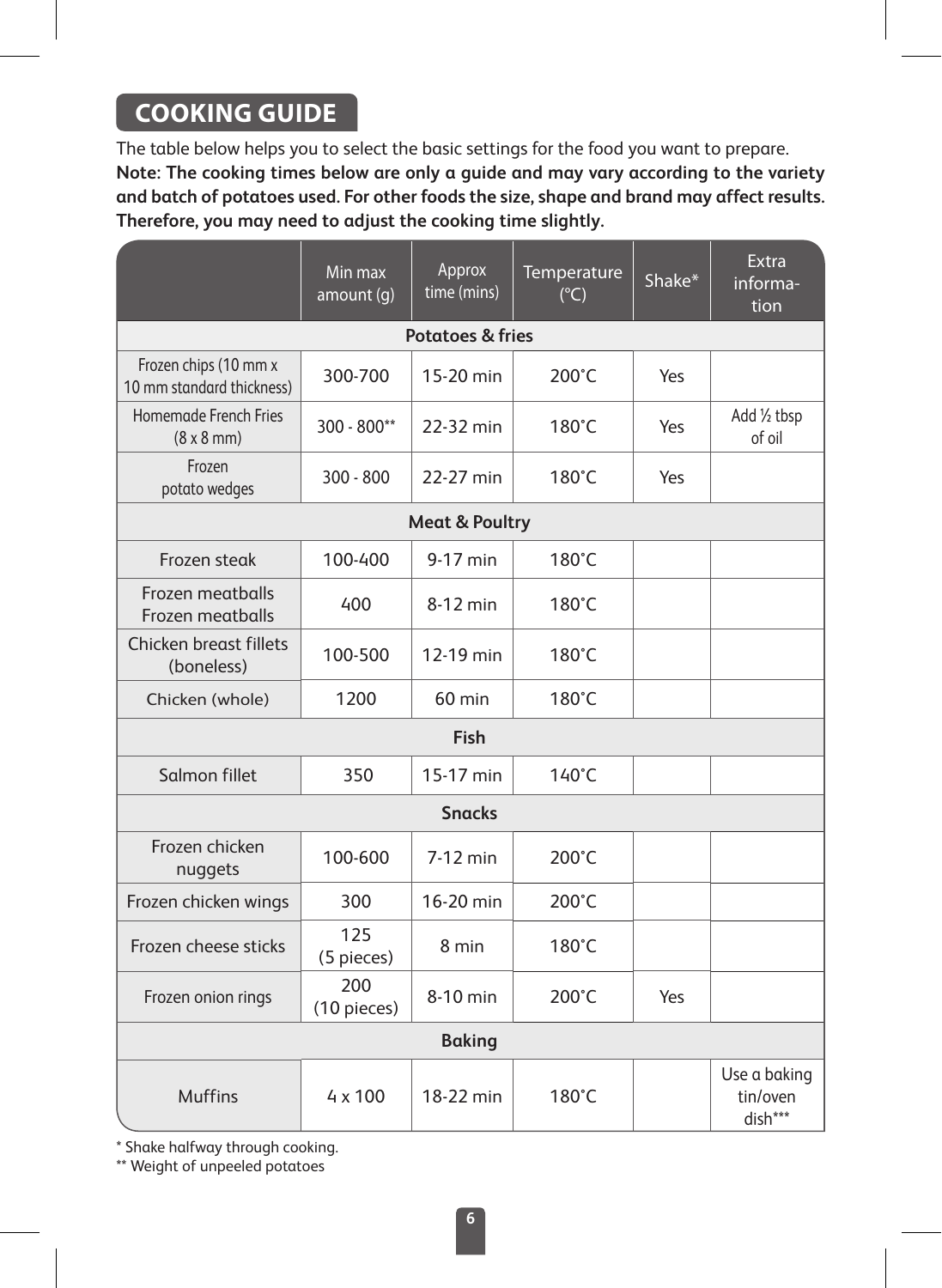IMPORTANT: To avoid damaging your appliance, never exceed the maximum quantities of ingredients and liquids indicated in the instruction manual and in the recipes.

#### **\*\*\*place a cake tin/oven dish in the bowl (silicon, stainless steel, aluminium, terracotta oven dish).**

When you use mixtures that rise (such as with cake, quiche or muffins) the oven dish should not be filled more than halfway.

**EN**

#### **TIPS**

- Smaller foods usually require a slightly shorter cooking time than larger size foods.
- A larger amount of food only requires a slightly longer cooking time, a smaller amount of food only requires a slightly shorter cooking time.
- Shaking smaller size foods halfway through the cooking time improves the end result and can help prevent uneven cooking.
- Add some oil to fresh potatoes for a crispy result. After adding a spoon of oil, fry the potatoes within a few minutes.
- Do not cook extremely greasy foods in the Easy Fry.
- Snacks that can be cooked in an oven can also be cooked in the Easy Fry.
- The optimal recommended quantity for cooking fries is 700 grams.
- Use ready made puff and shortcrust pastry to make filled snacks quickly and easily.
- Place an oven dish in the Easy Fry bowl if you want to bake a cake or quiche or if you want to fry fragile ingredients or filled ingredients. You can use an oven dish in silicon, stainless steel, aluminium, terracotta.
- You can also use the Easy Fry to reheat food. To reheat food, set the temperature to 160°C for up to 10 minutes.

#### **MAKING HOME-MADE CHIPS**

For the best results, we advise to use frozen chips. If you want to make home-made chips, follow the steps below.

- 1. Choose a variety of potato recommended for making chips. Peel the potatoes and cut them into equal thickness chips.
- 2. Soak the potato chips in a bowl of cold water for at least 30 minutes, drain them and dry them with a clean, highly absorbent tea towel. Then pat with paper kitchen towel. The chips must be thoroughly dry before cooking.
- 3. Pour ½ tablespoon of oil (vegetable, sunflower or olive) in a dry bowl, put the chips on top and mix until they are coated with oil.
- 4. Remove the chips from the bowl with your fingers or a kitchen utensil so that any excess oil stays behind in the bowl. Place the chips in the bowl. **Note: Do not tip the container of oil coated chips directly into the bowl in one go, otherwise excess oil will end up at the bottom of the bowl.**
- 5. Fry the chips according to the instructions in the section Cooking guide.

#### **CLEANING**

Clean the appliance after every use.

**7**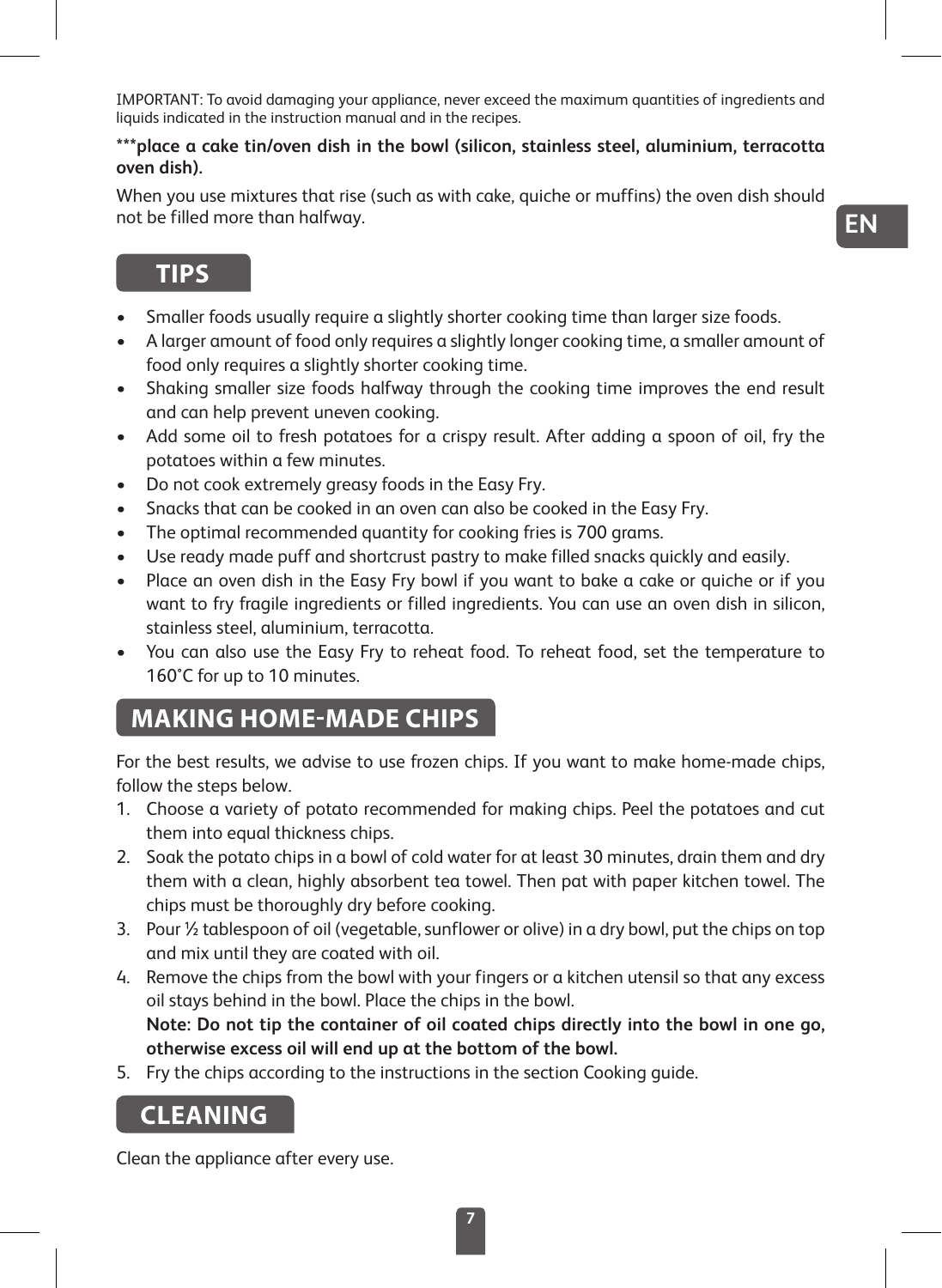**The bowl and the grid have a non-stick coating. Do not use metal kitchen utensils or abrasive cleaning materials to clean them, as this may damage the nonstick coating.**

- 1. Remove the main plug from the wall socket and let the appliance cool down. Note: Remove the bowl to let the Easy Fry cool down more quickly.
- 2. Wipe the outside of the appliance with a damp cloth.
- 3. Clean the bowl and grid with hot water, some washing-up liquid and a non-abrasive sponge.

You can use a degreasing liquid to remove any remaining dirt.

**Note: The bowl and grid are dishwasher-safe.**

**Tip: If dirt is stuck at the bottom of the bowl and the grid, fill them with hot water and some washing-up liquid. Let the bowl and the grid soak for approximately 10 minutes. Then rinse clean and dry.**

- 4. Wine inside of the appliance with hot water and a damp cloth.
- 5. Clean the heating element with a dry, cleaning brush to remove any food residues.
- 6. Do not immerse the appliance in water or any other liquid.

#### **STORAGE**

- 1. Unplug the appliance and let it cool down.
- 2. Make sure all parts are clean and dry.

#### **GUARANTEE AND SERVICE**

If you need service or information or if you have a problem, please visit the Tefal website at **www.tefal.co.uk or www.tefal.com.au** or contact the Tefal Consumer Care Centre in your country. You can find the phone number in the worldwide guarantee leaflet. If there is no Consumer Care Centre in your country, go to your local Tefal dealer.

#### **TROUBLESHOOTING**

If you encounter problems with the appliance, visit **www.tefal.co.uk or www.tefal.com.au**  for a list of frequently asked questions or contact the Consumer Care Centre in your country.

**If you have any problems with your appliance or queries call our Customer Relations Team first for expert help and advice: Helpline: 0345 602 1454 - UK (01) 677 4003 - ROI or contact us via our web site: www.tefal.co.uk** 

**FOR AUSTRALIA Helpline: 1300307824 GROUPE SEB AUSTRALIA PO Box 7535,Silverwater NSW 2128 www.tefal.com.au**